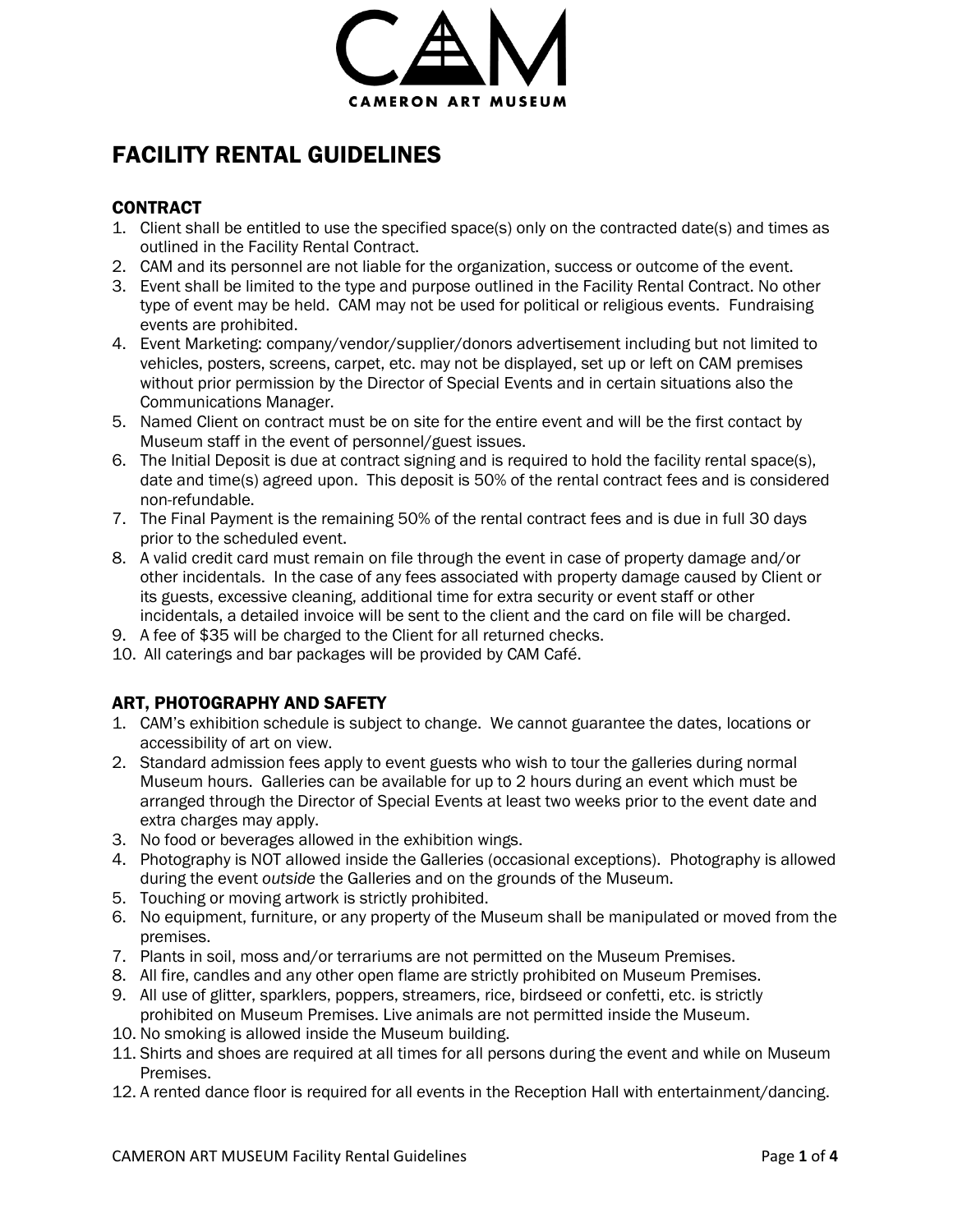

13. CAM recognizes that events often include children. We request parental supervision at all times inside and outside CAM premises. Running, throwing, standing in window ledges and/or on tables or chairs is prohibited.

#### **SECURITY**

- 1. Museum Security Guards are required for all events and are scheduled based on the number of guests and areas contracted that will need surveillance.
- 2. CAM reserves the right to require a client to contract Wilmington Police for added ground security.
- 3. Museum Security Guards are not authorized to assist with the event set up or breakdown except in performing security functions as directed by authorized Museum personnel.

## ALCOHOL/SMOKING

- 1. The beverage laws of North Carolina hold Cameron Art Museum responsible for the consumption of all alcoholic beverages on premise. Therefore, all alcohol shall be supplied and served by CAM staff. NO exceptions.
- 2. The Client and its drinking guests are responsible for adhering to all beverage laws of North Carolina.
- 3. All alcoholic beverages must stay on premises and inside designated areas at all times.
- 4. Last Call will be 30 minutes before the contracted end time of each event with a bar contract.
- 5. Smoking is not permitted inside the building or at the front doors during events. Designated smoking areas are out in the Courtyard.

#### SETUP AND BREAKDOWN

- 1. The Client is not responsible for setting up/breaking down any museum tables or chairs, cleaning the floors with the exception of food spills. Report all spills or breakage to the a Museum representative.
- 2. Client is permitted two hours before the contracted time for set up/decorating and one hour after the contracted end time for break down/removal. Any additional time must be pre-approved by the Director of Special Events at least (10) days prior to the event and certain fees could apply.
- 3. Client is responsible for arranging all cleanup/removal of the event items with the appropriate vendors. Trash receptacles will be available through the Museum.
- 4. Client may not attach anything with tape, glue, nails, screws or any other attachment mechanism to the walls, floors, windows, ceilings, or any other surface of Museum property.
- 5. Any electrical/wireless concerns must be addressed by (10) days before the event.
- 6. In accordance with our Insurance policy, CAM is not allowed to provide storage for client or vendor-owned equipment, materials or props related to the client's event. Certain exceptions can apply and must be arranged through the Director of Special Events in advance. Any equipment, property or decorations remaining on Museum Premises after the scheduled event and cleanup time not approved by the Director of Special Events may become property of the Museum.
- 7. Loading dock and freight elevator shall be used for delivery and removal of rental equipment, florals, etc. No event rental or entertainment items are to be brought through the front doors of the Museum.
- 8. Dumping of any sort on the Museum Premises is not allowed. All event equipment, flower arrangements, trash, etc. must be removed after the event.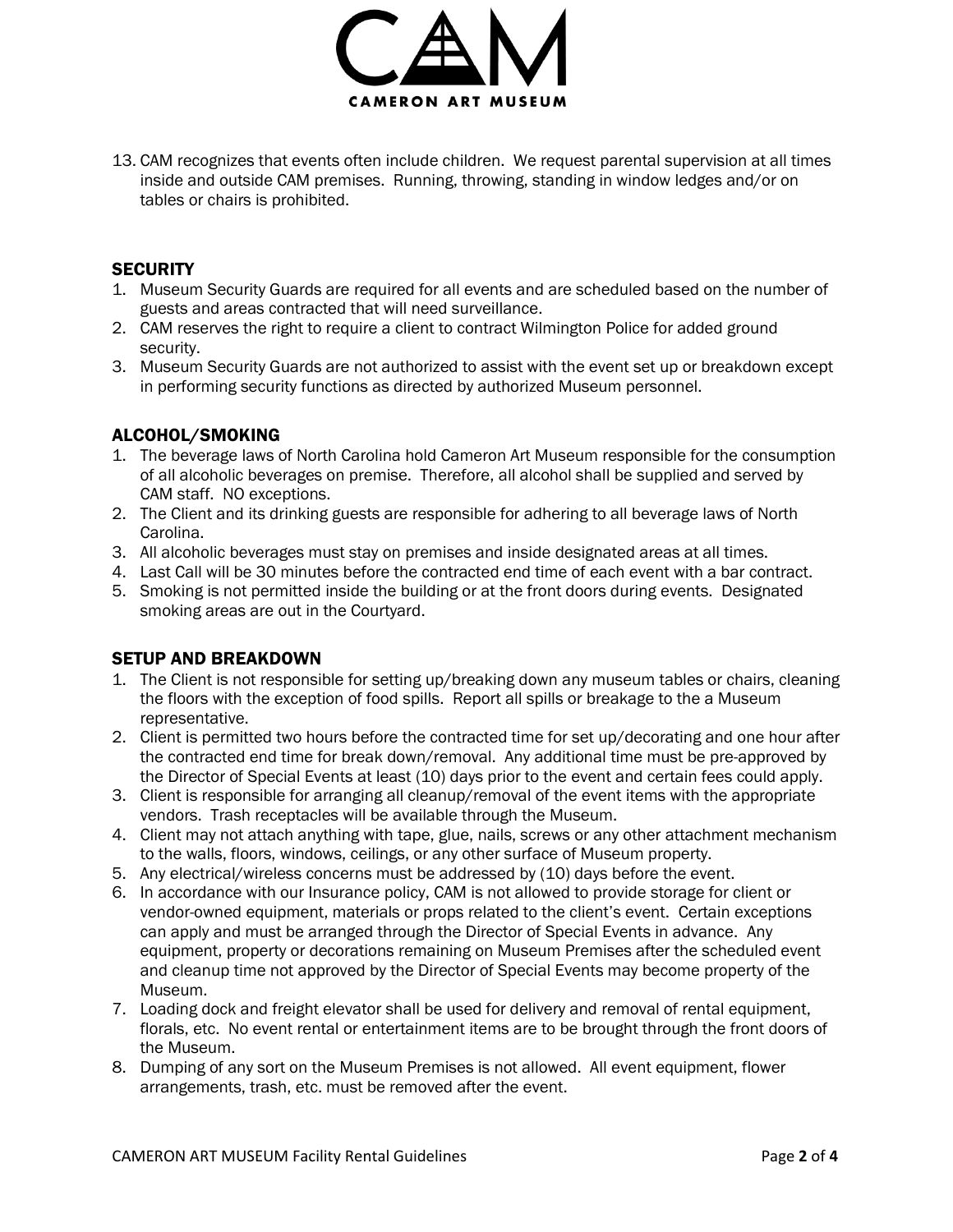

9. CAM will not assume or accept responsibility for damage or loss of any items or articles left on the premise by The Client prior to, during or following the event.

#### PARKING

- 1. Guest parking is available in the front lot of the museum with over-flow street parking along Museum Drive. Vendors may park in the lower lot near for easy access to the loading dock.
- 2. For events expecting over 250 guests, CAM can request approval from Cameron Management to use their North access lot across Independence Blvd.

## FLORAL & PLANT MATERIAL USE RESTRICTIONS

The adult forms of many of the insects which cause damage to museum collections live on pollen from live plants. The following guidelines are necessary to prevent infestation and damage to art objects and the museum environment from the use of plant materials in the Museum.

ALL flowers and plant materials entering the museum may be subject inspection by an authorized museum staff member at the loading dock.

Floral and plant materials are NOT allowed in the galleries at any time.

Following inspection, commercially greenhouse-grown flowers and plant materials are only permitted in non-exhibition areas. Flowers grown within greenhouse environments pose less risk to the collections as they come from controlled and monitored environments. The following restrictions apply due to the increased risks associated the items:

- 1. No grasses, seeds, berries, or other fleshy or detachable plant parts. This restriction is based upon maintaining a clean museum free of plant debris. If unsure if the plant fits into this category, hold the cutting (outside) by the stem and give a firm shake. If seeds or other parts easily dislodge, the plant is not suitable for museum display.
- 2. No hollow-reed basketry, bamboo, driftwood, cacti, raw cotton, dried flowers or herbs, bird/insect nests, feathers, logs, large branches (either dried or newly cut) are permitted in the Museum.
- 3. No dried or preserved plants, wood, or bark.
- 4. No silk, wool, feathers, fur, or skins.
- 5. Pebbles and containers must be sterile and washed.
- 6. No potted plants (in moss, soil or sand) are allowed in the building.
- 7. No cuttings or plants from personal gardens
- 8. Fresh fruits and vegetables are allowed in the Museum for decorations, arrangements and classes only if they are removed from the building immediately after the event/class has concluded.
- 9. Flowers (both belonging to staff and special events) must be removed so that materials do not stay in the building overnight.